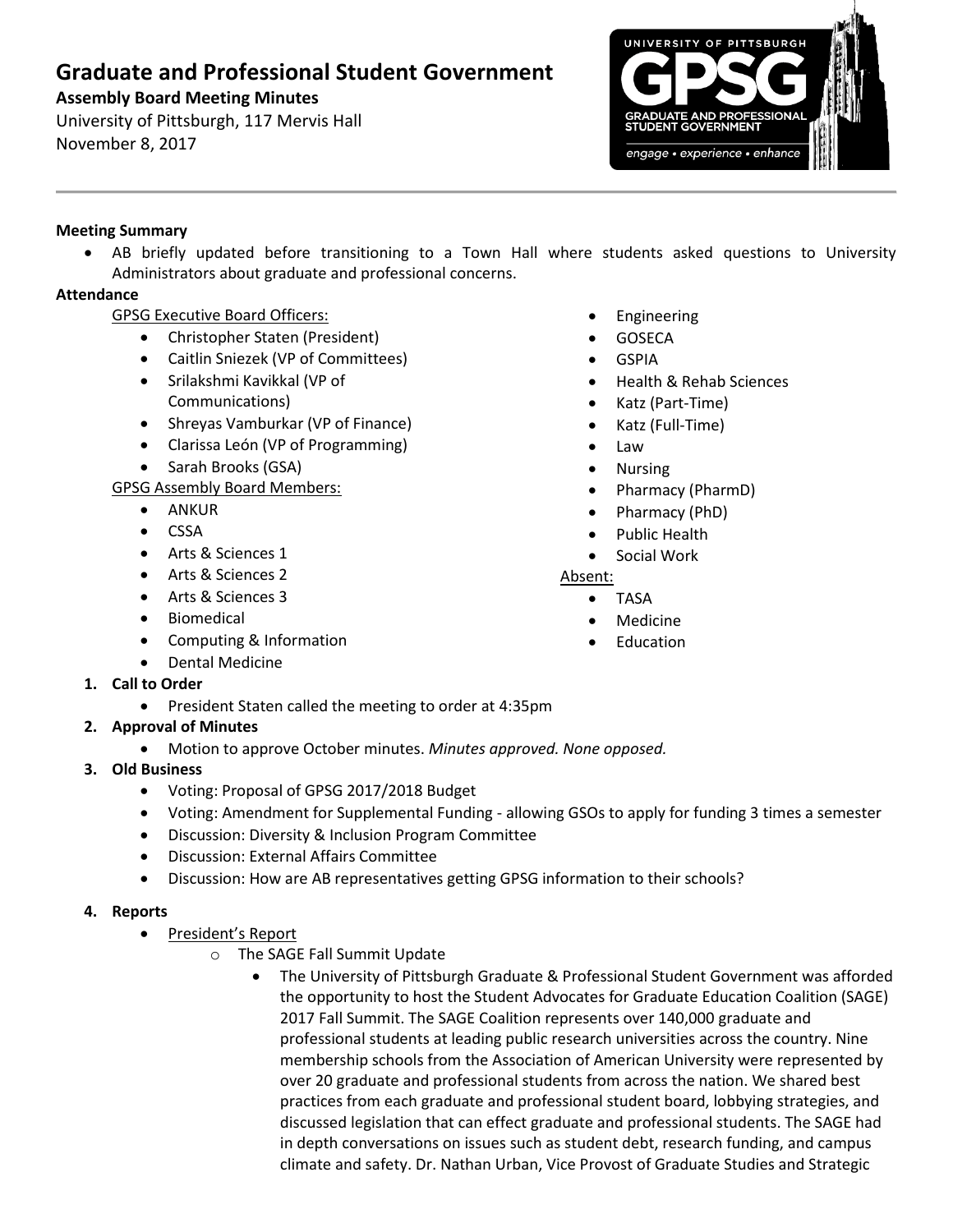Initiatives conducted an engaging speech regarding the value of higher education. The SAGE also invited Paul Supowitz, Vice Chancellor of Community and Governmental Relations at the University of Pittsburgh, and Brendan Schubert of Triad Strategies to participate in a Lobbying Panel to share best practices when lobbying to legislators and policy makers. The Fall Summit was a great opportunity for graduate and professional student leaders to convene and strategize on how to optimize the graduate and professional student experience for all 140,000 graduate and professional students that the SAGE coalition represents.

- o Professional Development Committee Update
	- Partnerships with Pitt Career Services Consortium
	- Headshots to come soon with partnership with CDPA and Student Affairs
- o See President letter at Letter from the President resurgence
- Committees' Report
	- o UCGS What do schools provide for their students in terms of career services? What do students want to see?
		- Discussion of what different school's offer for career services
- Communications' Report
	- o TEDxUniversityofPittsburgh 2017
		- Received our Salon license for the year, allowing us to host a minimum of 3, smaller, discussion-oriented events to engage the community
		- First salon (out of 4 events total) tentatively planned for early Spring
	- o SAGE updates are up on [https://gpsg.pitt.edu](https://gpsg.pitt.edu/)
	- o Share any events and photos to our Facebook group: <https://www.facebook.com/groups/PittGPSG/>
	- $\circ$  Website is updated with the latest AB contact information please review
	- o Please disseminate the Fall Formal poster and info in your respective schools and groups
- Finance's Report
	- o GPSG Financial Report
		- GPSG and GSA's expenses
		- October Travel Grants
		- Supplemental Funding
	- o University is changing accounting system for student organizations into Engage. There may be delays in organization's updates on expenses
- Programming's Report
	- o Latest update to Fall Formal
		- Moving formal to Carnegie Music Hall
		- Friday, November  $17<sup>th</sup>$  7:30pm 12:00am
		- Current promotion Early Bird, \$25 before 11/10. \$30 afterward
	- o Pirate Game scheduled for April 7<sup>th</sup>
	- o Thinking of Spring formal for late April. Looking for venue ideas
- Executive Administrator's Report
	- o Attendance reminder
- Assembly Board Member Reports
	- o *Arts & Sciences*
		- No report
	- o *Biomedical*
		- No report
	- o *Dental Medicine*
		- No report
	- o *Education*
		- No report
	- o *Engineering*